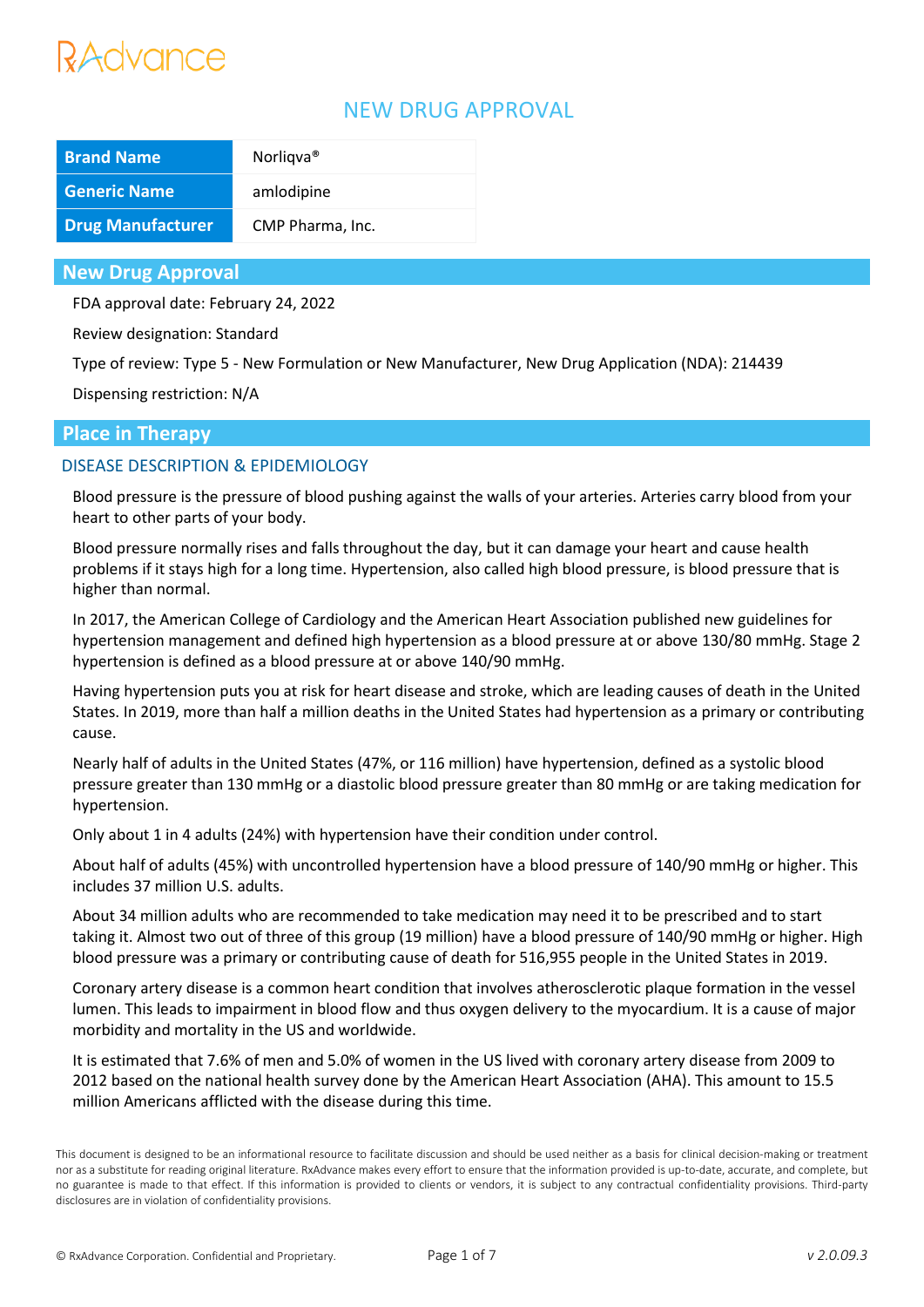# **SYYUNUU**

# **Efficacy**

#### **Effects in Hypertension**

Adult Patients: The antihypertensive efficacy of amlodipine has been demonstrated in a total of 15 double-blind, placebo-controlled, randomized studies involving 800 patients on amlodipine and 538 on placebo. Once daily administration produced statistically significant placebo-corrected reductions in supine and standing blood pressures at 24 hours post dose, averaging about 12/6 mmHg in the standing position and 13/7 mmHg in the supine position in patients with mild to moderate hypertension. Maintenance of the blood pressure effect over the 24-hour dosing interval was observed, with little difference in peak and trough effect. Tolerance was not demonstrated in patients studied for up to 1 year. The 3 parallel, fixed dose, dose response studies showed that the reduction in supine and standing blood pressures was dose-related within the recommended dosing range. Effects on diastolic pressure were similar in young and older patients. The effect on systolic pressure was greater in older patients, perhaps because of greater baseline systolic pressure. Effects were similar in black patients and in white patients.

Pediatric Patients: Two hundred sixty-eight hypertensive patients aged 6 to 17 years were randomized first to amlodipine 2.5 or 5 mg once daily for 4 weeks and then randomized again to the same dose or to placebo for another 4 weeks. Patients receiving 2.5 mg or 5 mg at the end of 8 weeks had significantly lower systolic blood pressure than those secondarily randomized to placebo. The magnitude of the treatment effect is difficult to interpret, but it is probably less than 5 mmHg systolic on the 5 mg dose and 3.3 mmHg systolic on the 2.5 mg dose. Adverse events were similar to those seen in adults.

#### **Effects in Chronic Stable Angina**

The effectiveness of 5–10 mg/day of amlodipine in exercise-induced angina has been evaluated in 8 placebocontrolled, double-blind clinical trials of up to 6 weeks duration involving 1038 patients (684 amlodipine, 354 placebo) with chronic stable angina. Increases in symptom-limited exercise time averaged 12.8% (63 sec) for amlodipine 10 mg and averaged 7.9% (38 sec) for amlodipine 5 mg. amlodipine 10 mg also increased time to 1 mm ST segment deviation in several studies and decreased angina attack rate. The sustained efficacy of amlodipine in angina patients has been demonstrated over long-term dosing. In patients with angina, there were no clinically significant reductions in blood pressures (4/1 mmHg) or changes in heart rate (+0.3 bpm).



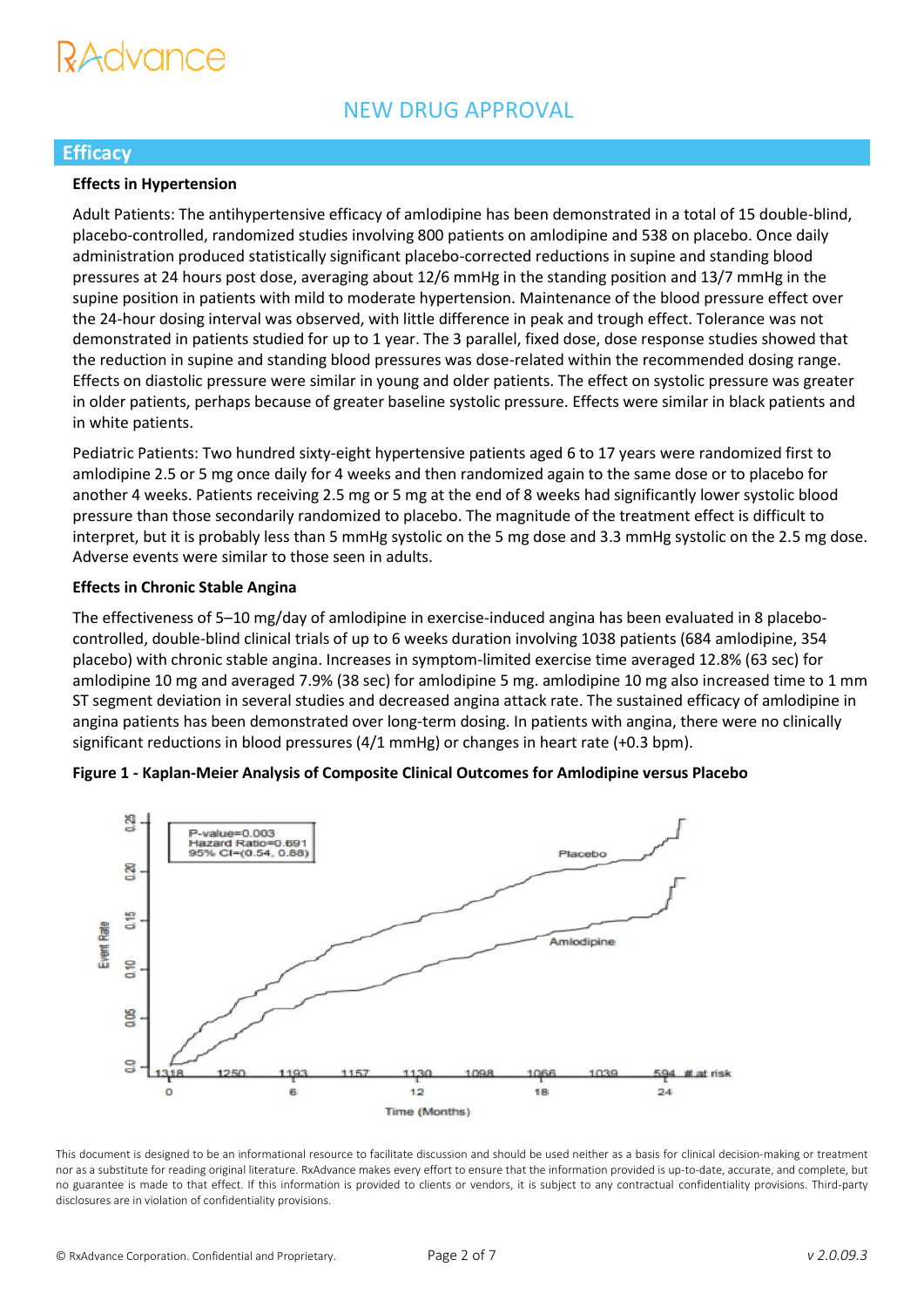# tavance

# NEW DRUG APPROVAL

### **Figure 2 – Effects on Primary Endpoint of Amlodipine versus Placebo across Sub-Groups**



\*The mean sitting baseline SBP is 129 mmHg

### **Effects in Vasospastic Angina**

In a double-blind, placebo-controlled clinical trial of 4 weeks duration in 50 patients, amlodipine therapy decreased attacks by approximately 4/week compared with a placebo decrease of approximately 1/week (p<0.01). Two of 23 amlodipine and 7 of 27 placebo patients discontinued from the study due to lack of clinical improvement.

#### **Effects in Documented Coronary Artery Disease**

In PREVENT, 825 patients with angiographically documented coronary artery disease were randomized to amlodipine (5–10 mg once daily) or placebo and followed for 3 years. Although the study did not show significance on the primary objective of change in coronary luminal diameter as assessed by quantitative coronary angiography, the data suggested a favourable outcome with respect to fewer hospitalizations for angina and revascularization procedures in patients with CAD.

CAMELOT enrolled 1318 patients with CAD recently documented by angiography, without left main coronary disease and without heart failure or an ejection fraction <40%. Patients (76% males, 89% Caucasian, 93% enrolled at US sites, 89% with a history of angina, 52% without PCI, 4% with PCI and no stent, and 44% with a stent) were randomized to double-blind treatment with either amlodipine (5–10 mg once daily) or placebo in addition to standard care that included aspirin (89%), statins (83%), beta-blockers (74%), nitroglycerin (50%), anticoagulants (40%), and diuretics (32%), but excluded other calcium channel blockers. The mean duration of follow-up was 19 months. The primary endpoint was the time to first occurrence of one of the following events: hospitalization for angina pectoris, coronary revascularization, myocardial infarction, cardiovascular death, resuscitated cardiac arrest, hospitalization for heart failure, stroke/TIA, or peripheral vascular disease. A total of 110 (16.6%) and 151 (23.1%) first events occurred in the amlodipine and placebo groups, respectively, for a hazard ratio of 0.691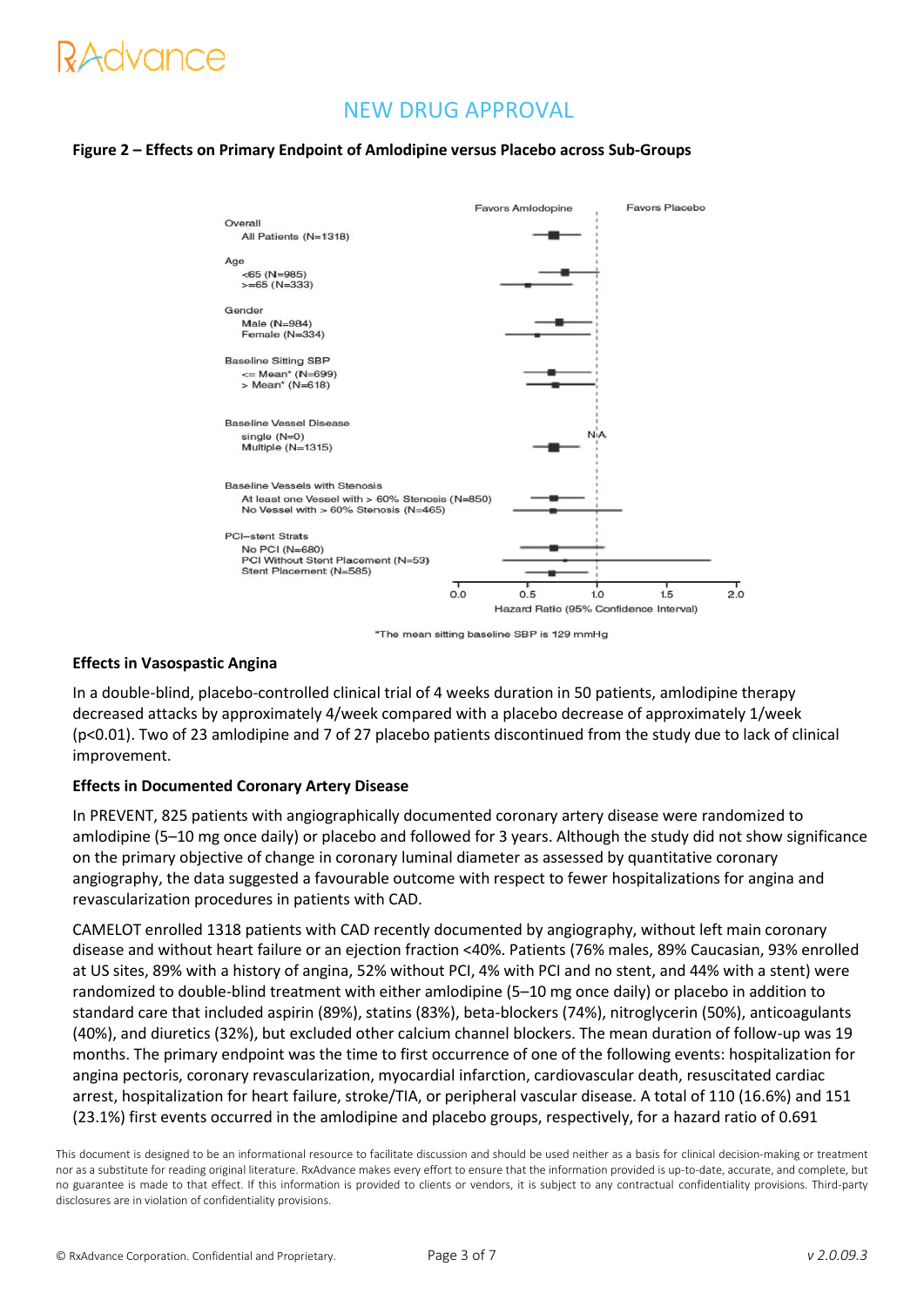# RAdvance

# NEW DRUG APPROVAL

(95% CI: 0.540–0.884, p = 0.003).

In an angiographic sub study (n=274) conducted within CAMELOT, there was no significant difference between amlodipine and placebo on the change of atheroma volume in the coronary artery as assessed by intravascular ultrasound.

| Tale 1 - Incidence of Significant Clinical Outcomes for CAMELOT |                         |                      |                                    |  |  |
|-----------------------------------------------------------------|-------------------------|----------------------|------------------------------------|--|--|
| <b>Clinical Outcomes</b><br>N(%)                                | Amlodipine<br>$(N=663)$ | Placebo<br>$(N=655)$ | <b>Risk Reduction</b><br>(p-value) |  |  |
| <b>Composite CV Endpoint</b>                                    | 110                     | 151                  | 31%                                |  |  |
|                                                                 | (16.6)                  | (23.1)               | (0.003)                            |  |  |
| Hospitalization for Angina*                                     | 51                      | 84                   | 42%                                |  |  |
|                                                                 | (7.7)                   | (12.8)               | (0.002)                            |  |  |
| Coronary                                                        | 78                      | 103                  | 27%                                |  |  |
| Revascularization*                                              | (11.8)                  | (15.7)               | (0.033)                            |  |  |

\* Total patients with these events

#### **Studies in Patients with Heart Failure**

Amlodipine has been compared to placebo in four 8–12-week studies of patients with NYHA Class II/III heart failure, involving a total of 697 patients. In these studies, there was no evidence of worsened heart failure based on measures of exercise tolerance, NYHA classification, symptoms, or left ventricular ejection fraction. In a longterm (follow-up at least 6 months, mean 13.8 months) placebo-controlled mortality/morbidity study of amlodipine 5–10 mg in 1153 patients with NYHA Classes III (n=931) or IV (n=222) heart failure on stable doses of diuretics, digoxin, and ACE inhibitors, amlodipine had no effect on the primary endpoint of the study which was the combined endpoint of all-cause mortality and cardiac morbidity (as defined by life-threatening arrhythmia, acute myocardial infarction, or hospitalization for worsened heart failure), or on NYHA classification, or symptoms of heart failure. Total combined all-cause mortality and cardiac morbidity events were 222/571 (39%) for patients on amlodipine and 246/583 (42%) for patients on placebo; the cardiac morbid events represented about 25% of the endpoints in the study. Another study (PRAISE-2) randomized patients with NYHA Class III (80%) or IV (20%) heart failure without clinical symptoms or objective evidence of underlying ischemic disease, on stable doses of ACE inhibitors (99%), digitalis (99%), and diuretics (99%), to placebo (n=827) or amlodipine (n=827) and followed them for a mean of 33 months. There was no statistically significant difference between amlodipine and placebo in the primary endpoint of all-cause mortality (95% confidence limits from 8% reduction to 29% increase on amlodipine). With amlodipine there were more reports of pulmonary edema.

Amlodipine has been evaluated for safety in more than 11,000 patients in U.S. and foreign clinical trials. In general, treatment with amlodipine was well-tolerated at doses up to 10 mg daily. Most adverse reactions reported during therapy with amlodipine were of mild or moderate severity. In controlled clinical trials directly comparing amlodipine (N=1730) at doses up to 10 mg to placebo (N=1250), discontinuation of amlodipine because of adverse reactions was required in only about 1.5% of patients and was not significantly different from placebo (about 1%).

This document is designed to be an informational resource to facilitate discussion and should be used neither as a basis for clinical decision-making or treatment nor as a substitute for reading original literature. RxAdvance makes every effort to ensure that the information provided is up-to-date, accurate, and complete, but no guarantee is made to that effect. If this information is provided to clients or vendors, it is subject to any contractual confidentiality provisions. Third-party disclosures are in violation of confidentiality provisions.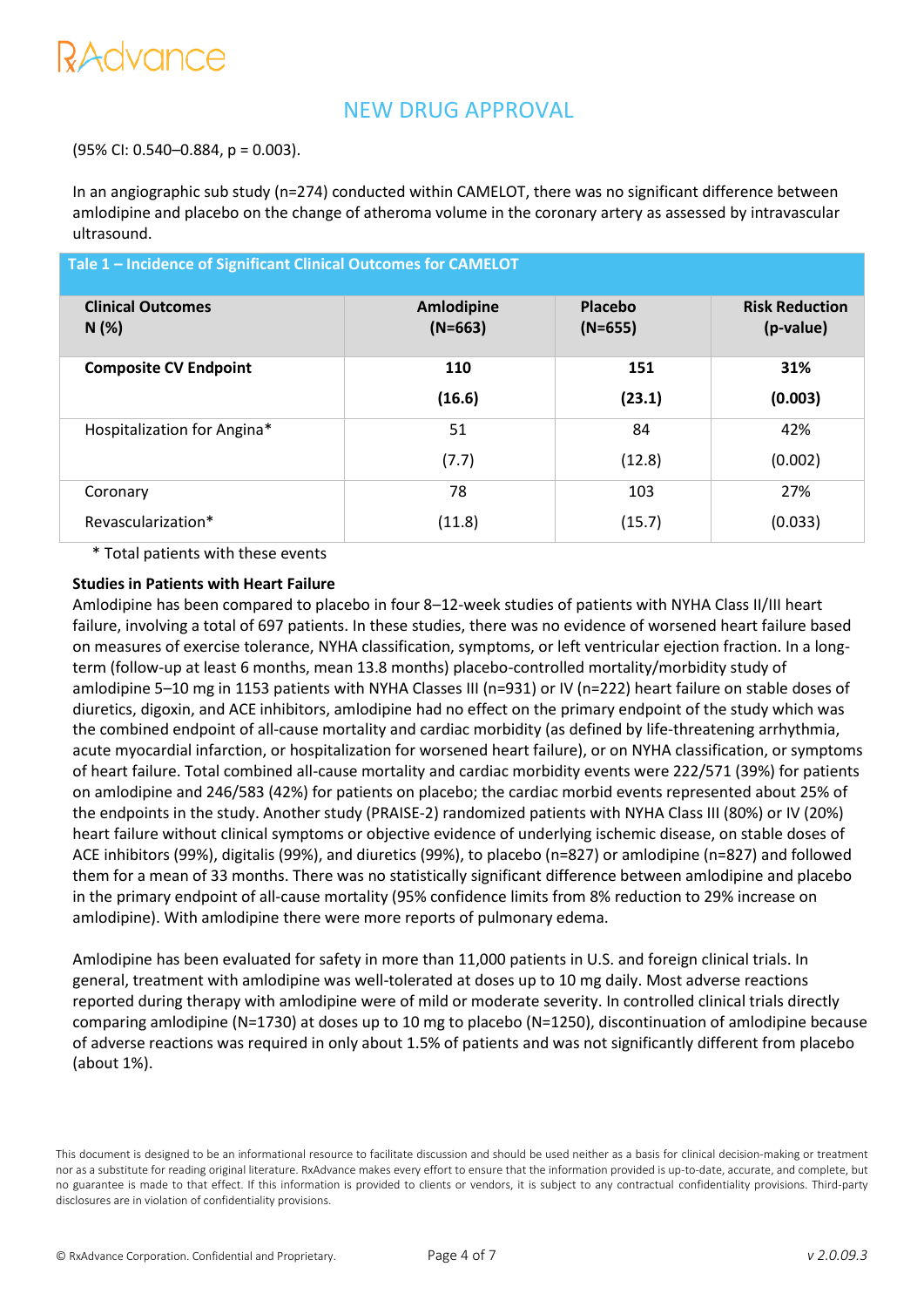# **RAdvance**

# NEW DRUG APPROVAL

|                  | <b>Amlodipine</b> |           | <b>Placebo</b>  |           |
|------------------|-------------------|-----------|-----------------|-----------|
|                  | $2.5 \text{ mg}$  | 5 mg      | $10 \text{ mg}$ |           |
|                  | $N=275$           | $N = 296$ | $N = 268$       | $N = 520$ |
| Edema            | 1.8               | 3.0       | 10.8            | 0.6       |
| <b>Dizziness</b> | 1.1               | 3.4       | 3.4             | 1.5       |
| Flushing         | 0.7               | 1.4       | 2.6             | 0.0       |
| Palpitation      | 0.7               | 1.4       | 4.5             | 0.6       |

The most commonly reported adverse reactions more frequent than placebo are reflected in the table below.

Other adverse reactions that were not clearly dose-related but were reported include:

|         | Amlodipine (%) | Placebo (%) |  |
|---------|----------------|-------------|--|
|         | $(N=1730)$     | $(N=1250)$  |  |
| Fatigue | 4.5            | 2.8         |  |
| Nausea  | 2.9            | 1.9         |  |

For several adverse reactions that appear to be drug and dose related, there was a greater incidence in women than men associated with amlodipine treatment as shown in the following table:

|              | <b>Amlodipine</b>    |                       | <b>Placebo</b>      |                       |
|--------------|----------------------|-----------------------|---------------------|-----------------------|
|              | Male=%<br>$(N=1218)$ | Female=%<br>$(N=512)$ | Male=%<br>$(N=914)$ | Female=%<br>$(N=336)$ |
| Edema        | 5.6                  | 14.6                  | 1.4                 | 5.1                   |
| Flushing     | 1.5                  | 4.5                   | 0.3                 | 0.9                   |
| Palpitations | 1.4                  | 3.3                   | 0.9                 | 0.9                   |
| Somnolence   | 1.3                  | 1.6                   | 0.8                 | 0.3                   |

# **Safety**

## ADVERSE EVENTS

Most common adverse reactions to amlodipine were edema, dizziness, flushing and palpitation which occurred in a dose related manner. Other adverse reactions not clearly dose-related but reported with an incidence >1.0% are fatigue and nausea.

# WARNINGS & PRECAUTIONS

### **Hypotension:**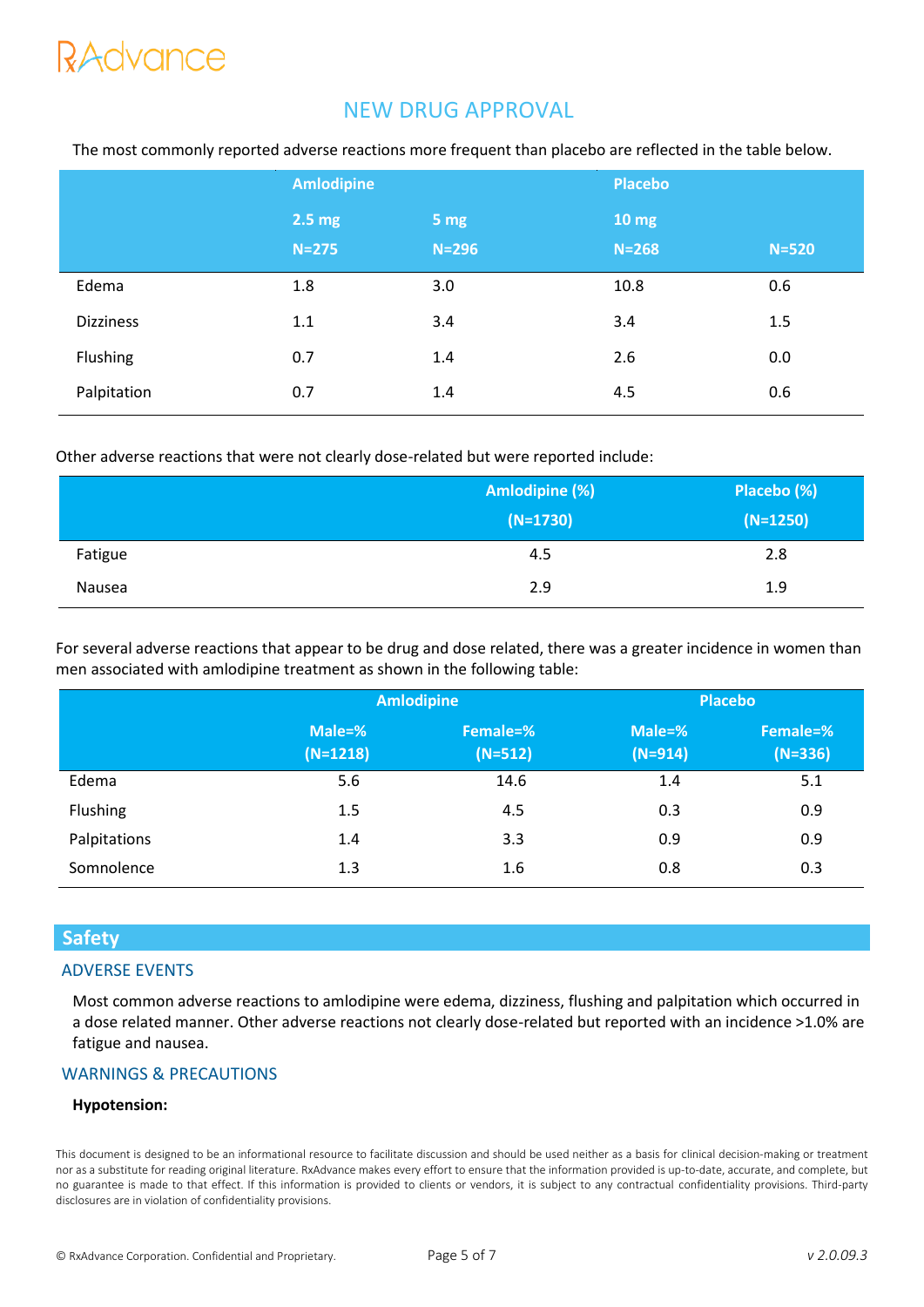# RAdvance

# NEW DRUG APPROVAL

Symptomatic hypotension is possible, particularly in patients with severe aortic stenosis. Because of the gradual onset of action, acute hypotension is unlikely.

### **Increased Angina or Myocardial Infarction:**

Worsening angina and acute myocardial infarction can develop after starting or increasing the dose of Norliqva®, particularly in patients with severe obstructive coronary artery disease.

#### **Patients with Hepatic Failure:**

Because amlodipine is extensively metabolized by the liver and the plasma elimination half-life ( $t_{1/2}$ ) is 56 hours in patients with impaired hepatic function, titrate slowly when administering Norliqva® to patients with severe hepatic impairment.

#### CONTRAINDICATIONS

Norliqva® is contraindicated in patients with sensitivity to amlodipine.

### **Clinical Pharmacology**

## MECHANISMS OF ACTION

Amlodipine is a dihydropyridine calcium antagonist (calcium ion antagonist or slow-channel blocker) that inhibits the transmembrane influx of calcium ions into vascular smooth muscle and cardiac muscle. Amlodipine is a peripheral arterial vasodilator that acts directly on vascular smooth muscle to cause a reduction in peripheral vascular resistance and reduction in blood pressure.

The precise mechanisms by which amlodipine relieves angina have not been fully delineated, but are thought to include the following:

Exertional Angina: In patients with exertional angina, amlodipine reduces the total peripheral resistance (afterload) against which the heart works and reduces the rate pressure product, and thus myocardial oxygen demand, at any given level of exercise.

Vasospastic Angina: Amlodipine has been demonstrated to block constriction and restore blood flow in coronary arteries and arterioles in response to calcium, potassium epinephrine, serotonin, and thromboxane A2 analog in experimental animal models and in human coronary vessels in vitro. This inhibition of coronary spasm is responsible for the effectiveness of amlodipine in vasospastic (Prinzmetal's or variant) angina.

### **Dose & Administration**

#### ADULTS

The recommended dose range for patients with hypertension & coronary artery disease is 5 mg to 10 mg orally once daily.

#### **PEDIATRICS**

Pediatric patients ages 6 years of age and older: 2.5 mg to 5 mg orally once daily.

### **GERIATRICS**

2.5 mg orally once daily

#### RENAL IMPAIRMENT

#### No Dosage adjustment required